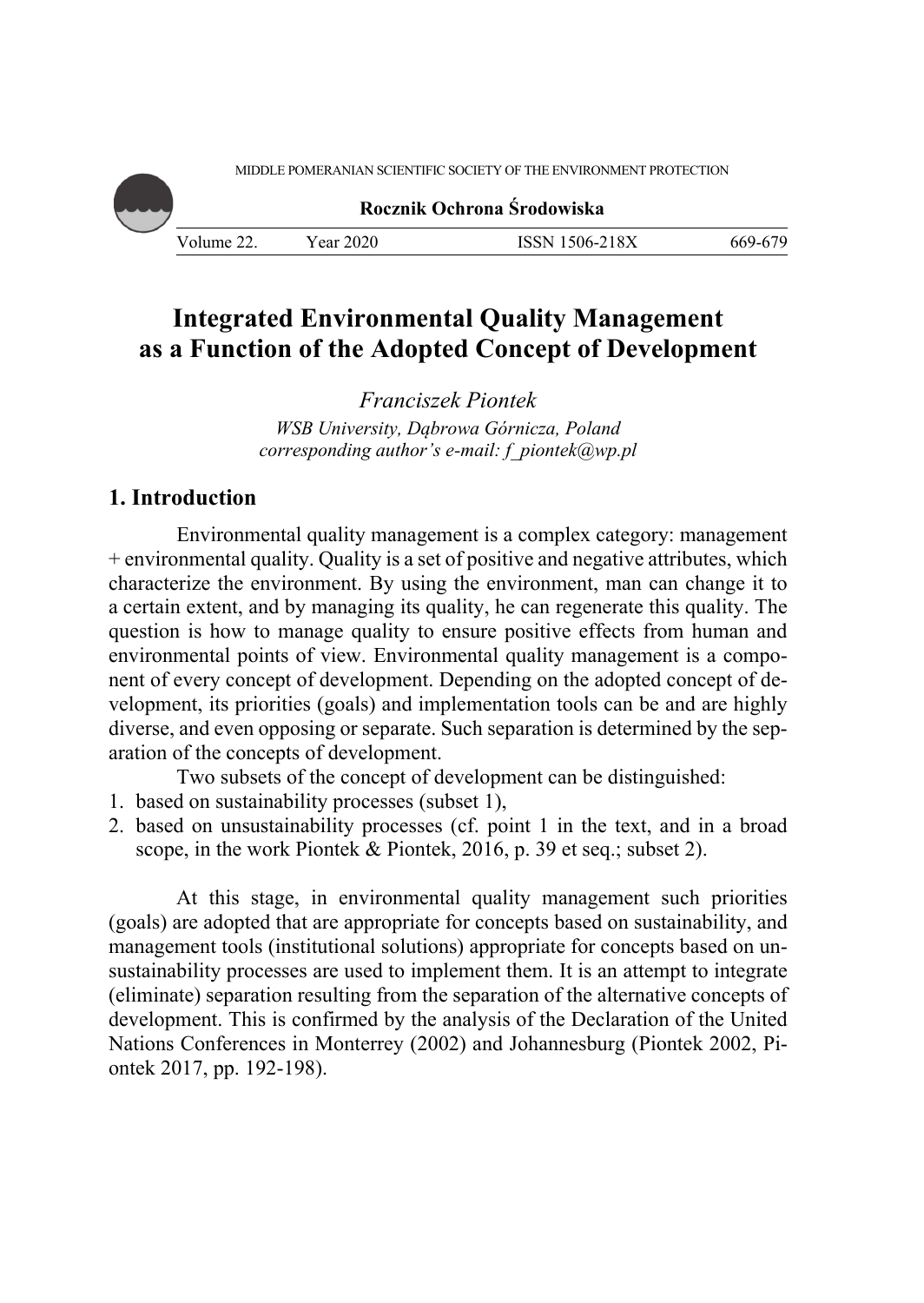Initiatives taken in environmental quality management in Poland also justify the need to discuss environmental quality management in terms of the promoted and functioning concepts of development.

The purpose of the paper is:

- to analyze and assess assumptions that determine the functioning of the category of environmental quality management,
- to present criteria and assumptions for integrated environmental quality management.

A research hypothesis is as follows: Effectiveness and efficiency in environmental quality management:

- is determined by the separation of the concepts of development,
- integrated environmental quality management requires:
	- acknowledging that environmental quality is part of the category of the quality of life,
	- $\hbox{1}$  limiting the functioning of the deregulation paradigm,
	- $\overline{\phantom{a}}$  limiting the functioning of the free market paradigm,
	- applying the right institutional solutions and decision-making will.

The following methods were used in the discussion:

- descriptive and critical analysis,
- a deduction method,
- a coherence method.

The purpose and hypothesis determine the structure of the paper:

- 1) The alternative concepts of development and their assumptions for environmental quality management,
- 2) Environmental quality management in relation to the integration and separation of the alternative concepts of development,
- 3) Assumptions for environmental quality management and their effects in real terms,
- 4) Criteria for the integrated implementation of the concept of development and management for improving environmental quality in real terms.

In the available literature, the issue (a formal object) has not been raised. Partial studies address the issue in terms of effects (an end-of-pipe effect – an environmental protection concept). In addition to the scientific literature, journalistic publications have been indicated. They shape the virtual and real environment (paradigms and institutional solutions, decision-making will, environmental quality management and effects in real terms).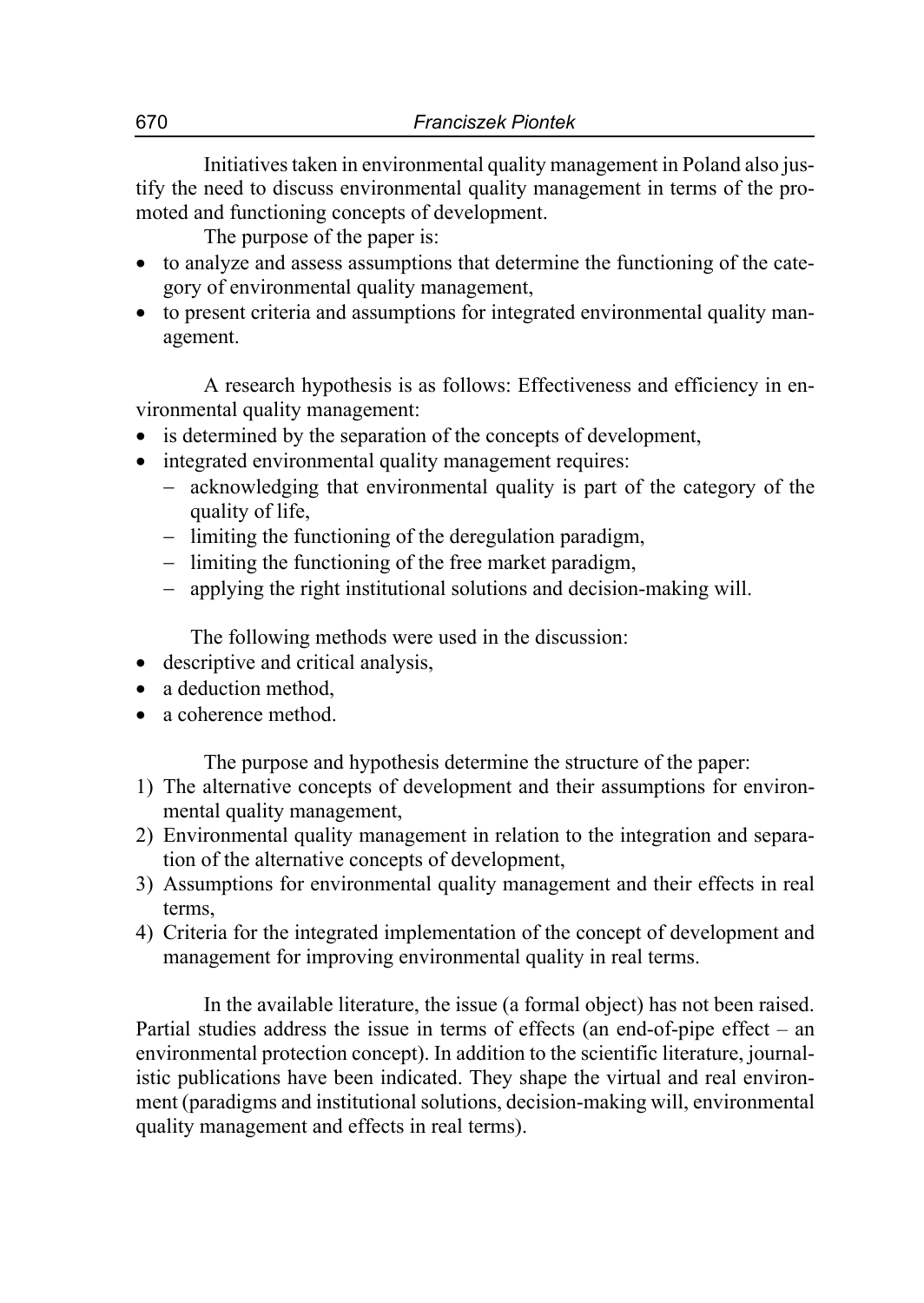### **2. The alternative concepts of development and their assumptions for environmental quality management**

In synthetic terms, the attributes that diversify the highlighted concepts of development are as follows:

- The basis for the concept based on sustainability (subset 1) is the rules of universal procedures, inscribed in the nature of human capital and to a certain extent, they determine its functioning, and the basis for concepts based on unsustainability (2) – institutionally formulated paradigms, which are relative,
- An attitude to different types of capital: taking into account three basic types of capital: economic, human and natural, with the primacy of human capital  $(1)$ , and in the subset  $(2)$  – focusing on one superior, for example economic capital; other types of capital are only production factors,
- The growth process is treated as a component of development, like the management of natural capital in the subset  $(1)$ ; in  $(2)$ , growth is an independent category, the result of which may be development, but there may also be inequalities in social and natural spheres,
- Shaping relationality (the structural order) is different: in subset  $(1)$  one type of capital cannot develop or increase at the expense of others (cf. the principle of sustainable development, Article 5 of the Constitution of the Republic of Poland), and in the subset  $(2) - it$  is possible (free market).

Differentiation is manifested in relation to environmental quality management: in the subset (1), the ability of the environment to renew its quality should be preserved and used; in the subset (2), environmental quality management should be subordinated to the requirements of the free market and the use of institutional, technological and technological solutions

Sustainable development is a component of the first subset (1), whereas the process of globalization is a component of subset (2) (cf. Piontek & Piontek 2016, p. 37 et seq., Piontek & Piontek 2017, p. 35 et seq.).

The two concepts distinguished for the purposes of analysis are explained by numerous definitions (Piontek 2002, pp. 16-26, Piontek & Piontek 2016, p. 48).

The author's definition of sustainable development is as follows: *it is the process of transformation, changes, transition to states or more perfect forms, subordinated to human capital* (which serves man) *and satisfying the criteria articulated by the rules of universal procedures* (norms of the Constitution of the World, Piontek & Piontek 2019). They are part of the achievements of civilization, and to a certain extent, they are articulated by national constitutions.

Environmental quality management as a component of the quality of life is a component of the concept of sustainable development.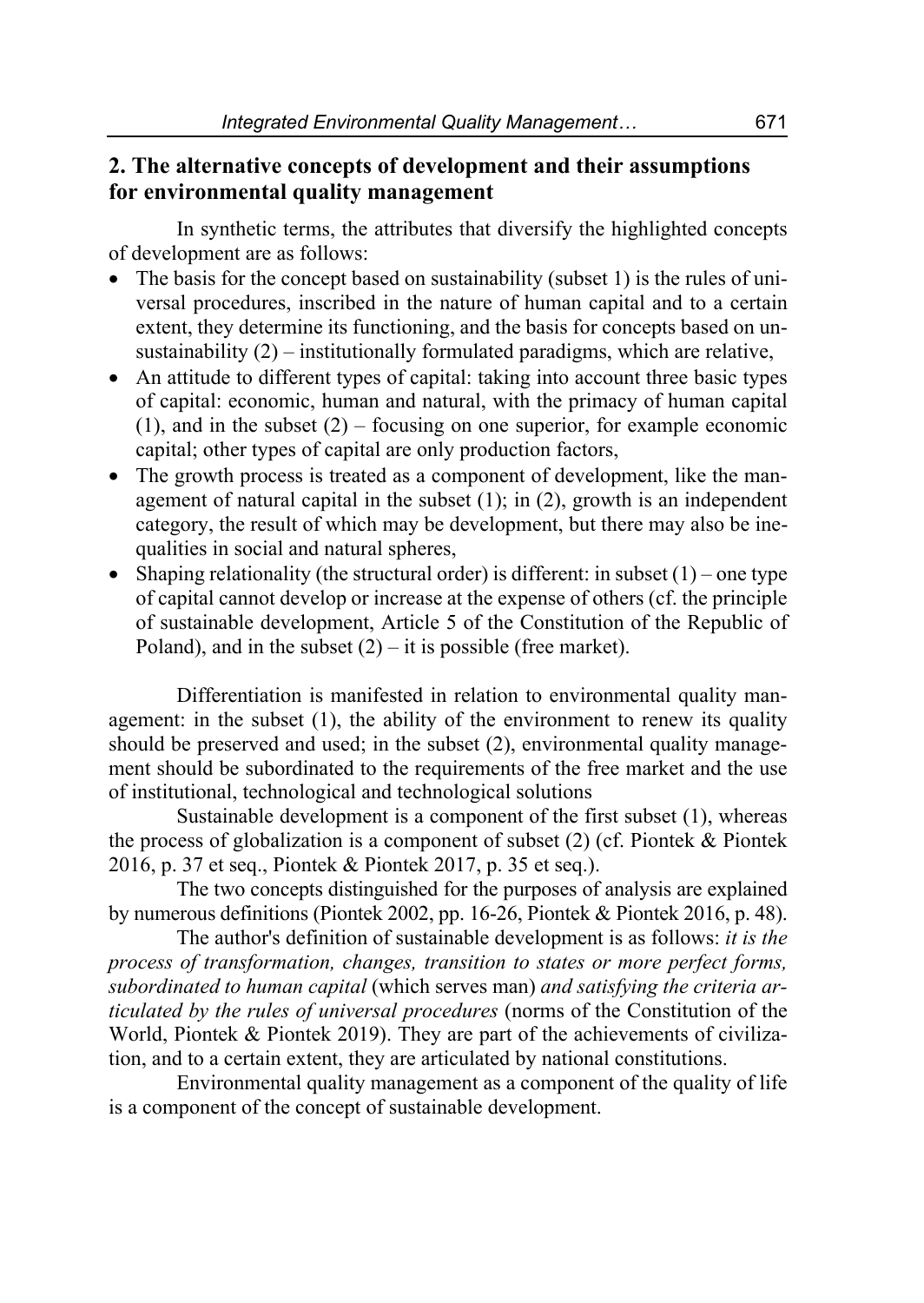The definition which shows the essence of the process of globalization is *the river of free capital* (loans; Martin Schumann 1999, p. 38-41). This definition is specified by S. Solomon: *a stream of stateless (private) money* (Solomon 2000, p. 16). Annexes to the loans are adjustment programs: they shape the economic structure of the borrower, and sometimes the request for specific changes in environmental quality management is used to make changes in the economic and social structures of borrowers. To a certain extent, an example can be the demand to ensure sales (demand) for gas or other energy in significant quantities. This statement does not exclude gas import practice, etc.

Such programs, annexes, are subject to financial engineering. Their compliance with the constitution of a given country is not examined. However, it can be important for ensuring the sovereignty of the country's economy in the long term.

The comparison of both concepts requires a reference to the foundation of the functioning of the world. It is *the principle of diversity* (dualism, pluralism), which accepts *the substance diversity of beings*. It is confirmed by the achievements of civilization: the Bible (Gen. 11.1-9), Koran (5/48), research in the world of nature (identified biodiversity), and research in the field of medicine (J. Eccles – Nobel 1963).

According to *the principle of diversity*, the concept of sustainable development promotes the primacy of human capital at the expense of other types of capital. It is a concept "inscribed" in the nature of the World and defining its functioning, in accordance with *the principle of diversity.*

*The principle of homogeneity* (materialistic and spiritualistic monism) is a denial of *the principle of diversity* (antithesis). This principle is not "inscribed" in the nature of the functioning of entities. Both materialistic and spiritualistic monism is a purely institutional "product" (an intellectual being). The concept of development, which is a process of globalization (based on the principle of homogeneity -economic monism), is also exclusively an institutional "product".

The different nature of these concepts – natural in the subset (1) and institutional in the subset  $(2)$  – determines that environmental quality management in the process of globalization process can be (and is) subordinated to economic monism and other institutionally formulated paradigms, in particular:

- a deregulation paradigm,
- a free market paradigm,
- it is possible to change the subject scope of the category of environmental quality management (natural and virtual environments),
- search for product excellence in technology based environmental management,
- industrial efficiency in agriculture,
- diversified treatment of environmental components such as land, air, and noise,
- the primacy of environmental quality over the quality of life.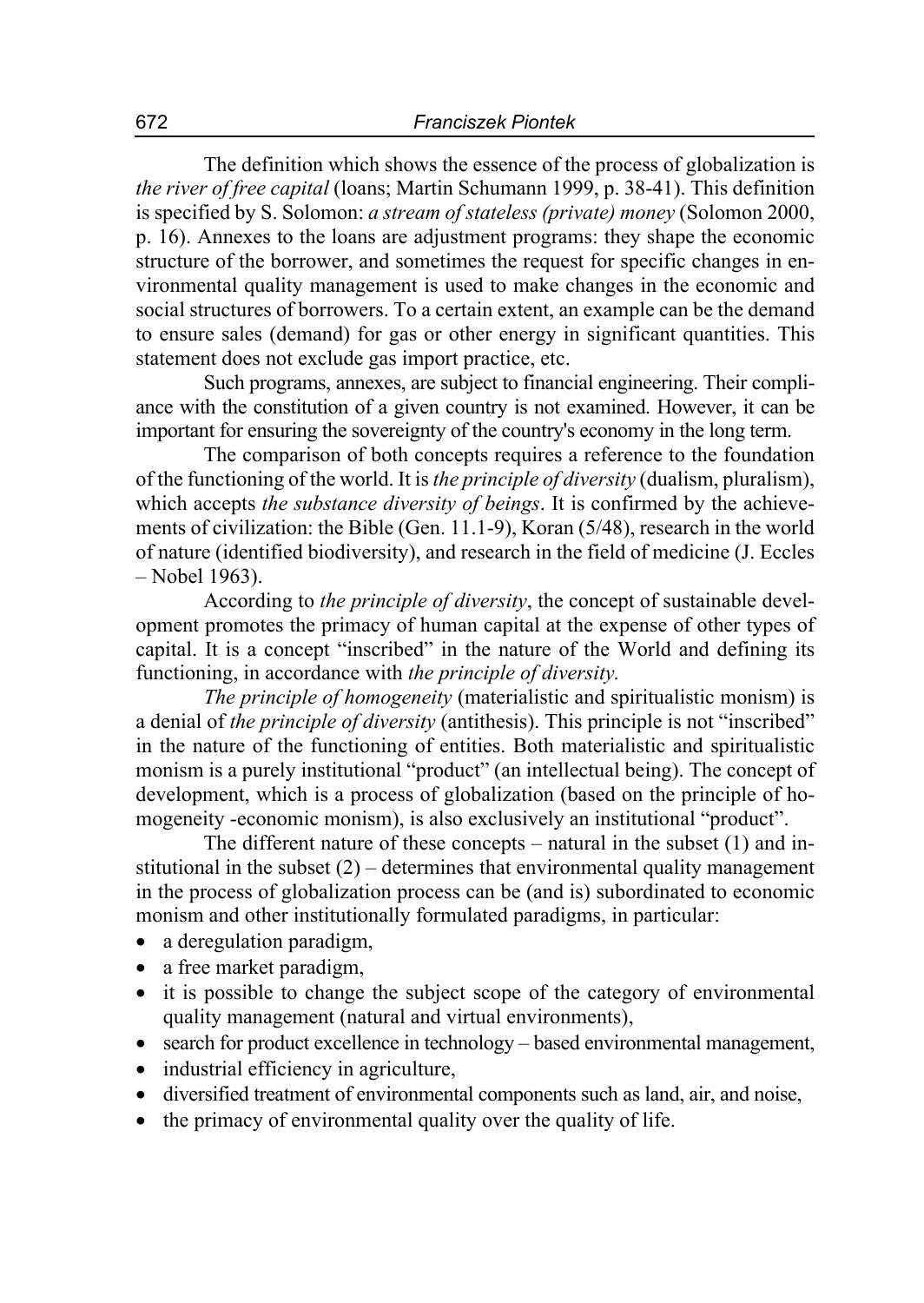The paradigms determine the separation of assumptions in environmental quality management. It is necessary to make attempts to integrate these separations, which is generated by the different nature of both concepts, to effectively and efficiently manage environmental quality.

# **3. Environmental quality management in relation to the integration and separation of the alternative concepts of development**

The purpose of point 2 is to indicate the theoretical foundations for the diversification of the concepts and methods of environmental quality management in the implementation of the process of globalization and sustainable development in practice.

The need for such reflection is justified by the following:

- A discipline of management emerged from the field of science: economics,
- In the early periods, economics was based on the laws of physics ("hard" laws), and at the same time referred to natural law (a component of the rules of universal procedures) (Smith 1989, Blaug 2000, p. 78). Economics had a normative (evaluative) character,
- Economics became a discipline in the current classification of science. It also gradually lost its normative character and became positive economics describing economic phenomena,
- The modern classifications of science do not include logic, epistemology and the methodology of science, either and philosophy (history of philosophy) is classified as a positive science. Management as a discipline has no relation to the theoretical foundations in economics or philosophy. Environmental quality management requires the identification of theoretical assumptions,
- The accepted classification of management types distinguishes several subsets: - In terms of functions performed:
	- management understood broadly (*sensu largo*): management, administration and public management include the functions of planning, organizing, motivating and controlling,
	- $\checkmark$  systemic management processes occurring in systems (companies) and in the relationship to the environment, which ensure the efficient functioning of systems (processes),
	- as a set of procedures:
		- $\triangleright$  it can be a component of institutional solutions (building an organization and defining procedures or regulations for its functioning),
		- $\triangleright$  it can be classified as technology (technologies are procedures; Ritzer 1999, pp. 174-178),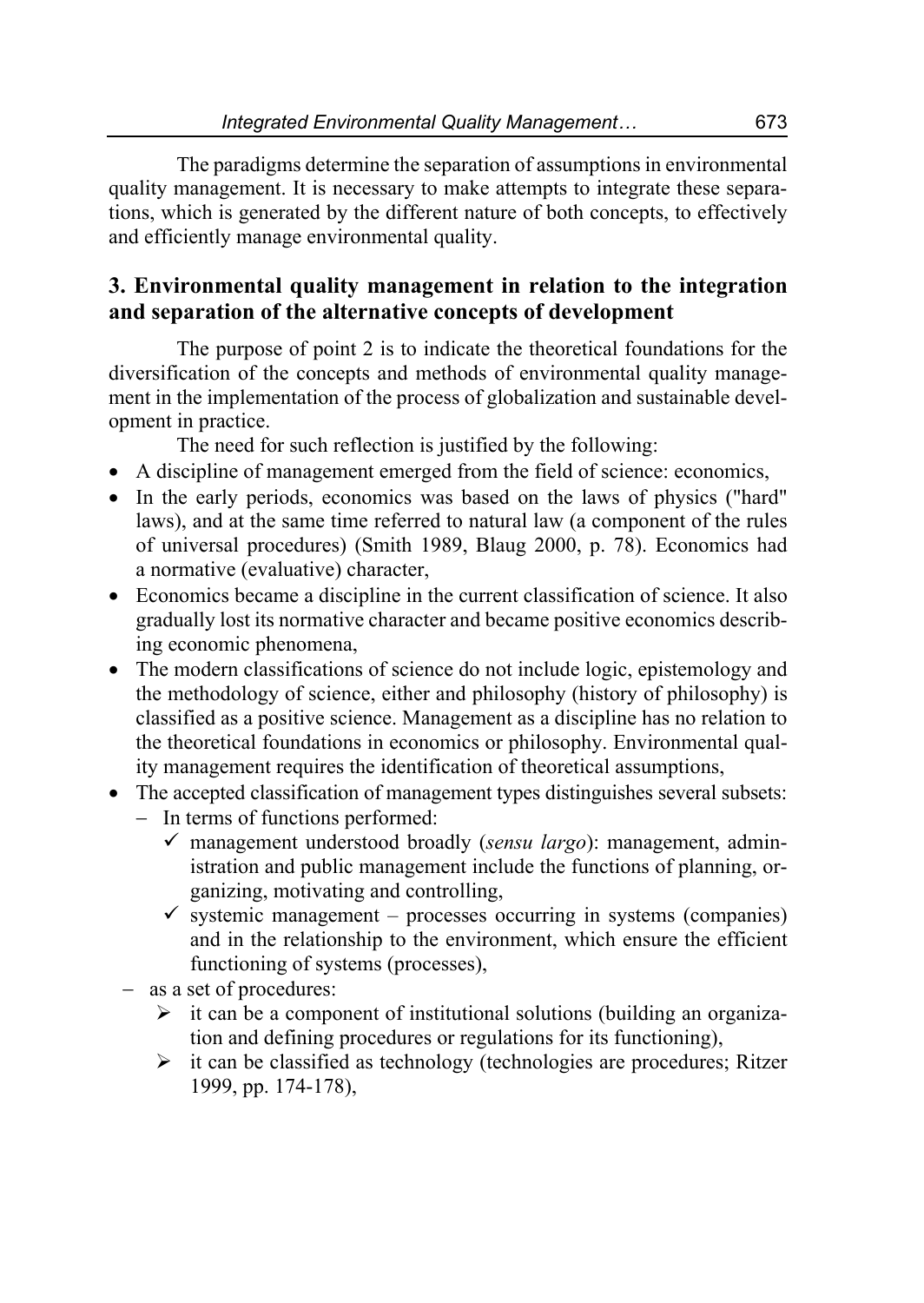- As a concept for the strategy of the organization (enterprises):
	- $\triangleright$  Benchmarking equalling the highest achievers in a given, also environmental field, (Zimniewicz 1999, p. 36),
	- $\triangleright$  Outsorcing a new look at the functioning of supply; it also includes service activities (also outsourcing of harmful production to other companies and countries (Zimniewicz 1999, p. 48).

The types (concepts and methods) of management do not exhaust the components of the distinguished subsets. Marketing is also a subset of management. In its extreme form, it may involve managing people's consciousness and stimulating their ecological and anti-ecological choices.

For example, the distinguished types (concepts and methods) of management can be used in environmental quality management: in the process of globalization and sustainable development. The problem, however, is that they were built on the basis of broadly understood economic capital and the free market paradigm. They include other types of capital (human and natural), but define their functioning within the free market. The result may be the primacy of the quality of the environment in relation to the quality of life.

The distinguished types (concepts and methods) of management are primarily focused on increasing economic capital: maximizing profit, reducing costs, searching for new markets, and improving operational efficiency.

Their use in environmental quality management may be justified, but requires:

- limiting the separation of the concepts of development (the process of globalization and sustainable development; see point 1),
- determining the acceptable range of their application. Institutional and technological solutions cannot exclude the natural ability of the environment to renew its quality (and generate unnecessary costs),
- identifying assumptions that are important for environmental quality management, institutionally (intellectually) formulated based on the paradigm of the primacy of the process of globalization over sustainable development. The adopted and unverified assumptions subordinate natural capital to economic capital in environmental quality management.

# **4. Assumptions for environmental quality management and their effects in real terms**

The implementation of the process of globalization and sustainable development as separate concepts (cf. point 1) in practice requires different (separate) assumptions for management in general, including environmental quality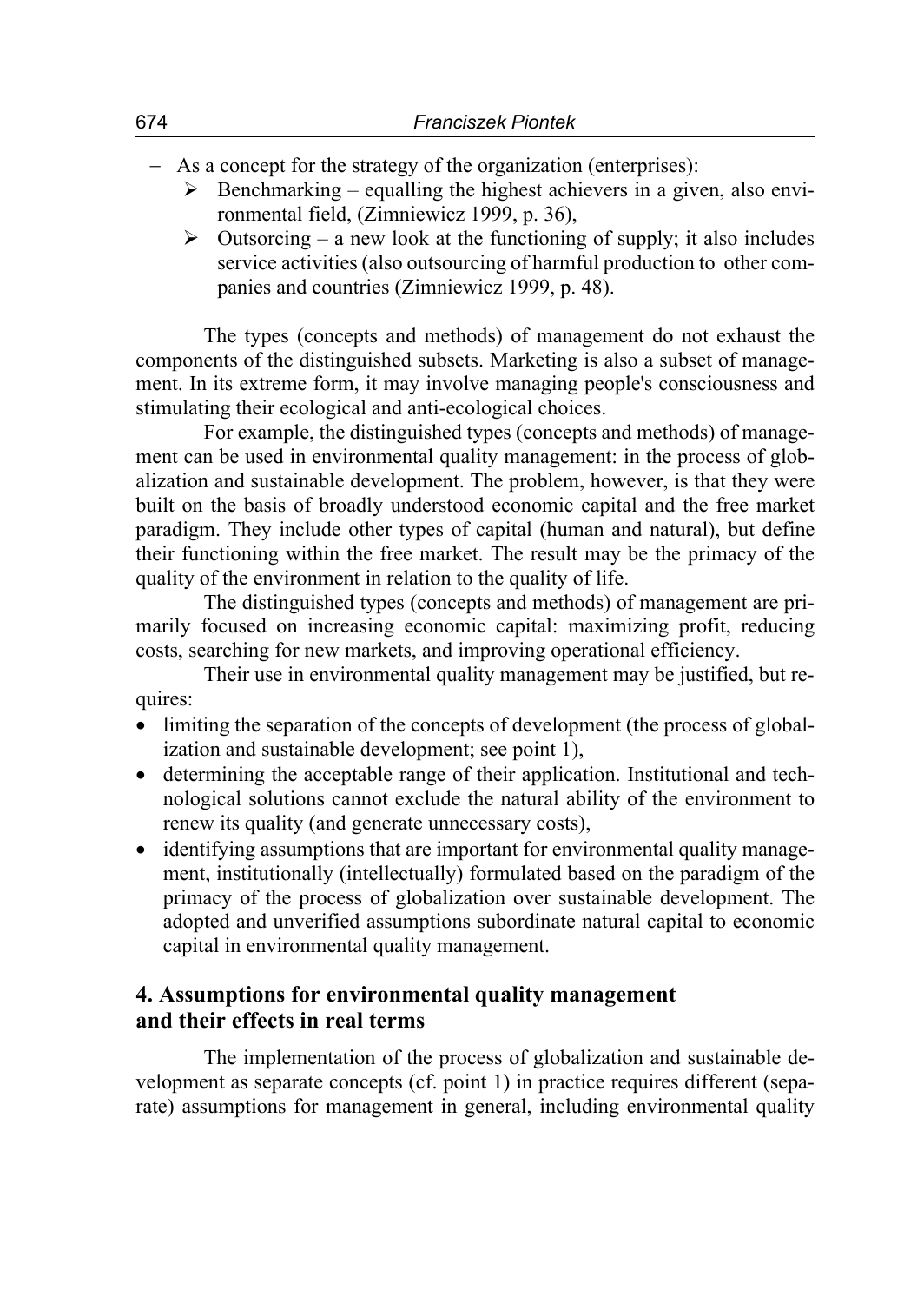management. The question is: What enables broadly understood freedom in the formulation of assumptions and in the choice of concepts and methods of environmental quality management?

In our opinion, it is necessary to pay attention to the civilization code, which is the principle of contradiction:

#### $YES \neq NO$

It determines the foundations of civilization: truth  $\neq$  false; good  $\neq$  evil; and beauty subordinated to human tastes should serve truth and goodness.

The Group of Lisbon mentions *deregulation* as one of the principles of the process of globalization (G.L. 1996, pp. 65-67). This paradigm consists of breaking the civilization code. In the language of logic, it is written as follows:

$$
YES = NO = CAN BE
$$

The broken civilization code is the theoretical foundation for accepting other institutionally (intellectually) formulated assumptions. It is not limited to the process of globalization, but it covers civilization. In environmental quality management, it allows for the limitation of procedures for evaluating and integrating the formulation of priorities regarding environmental quality.

The following are the examples of the effects of separation in environmental quality management:

- In the field of changing the subject scope of the human life environment:
	- Postulating the improvement of the natural environment (or its component) while neglecting undertakings aimed to protect the virtual environment
	- Using the virtual environment to shape and motivate human choices in order to limit public activities to comply with Art. 74 and 76 of the Constitution of the Republic of Poland (health, healthy food production, improving the quality of life) while ensuring the defense of the interests of specific economic endogenous and exogenous institutions,
	- Promoting the priority of animal protection while not mentioning their death to maximize the supply of meat production. The scale of this phenomenon is illustrated by Ph. Lemberg in the book entitled *Dead Zone Where the Wild Thing Were*: [...] every year the amount of meat corresponding to the weight of twelve billion farm animals is disposed of [...] (quoted after Hołownia 2018, p. 29). In whose interest?
	- In the field of diversified treatment of the natural environment:
		- $\triangleright$  Justified motivation to protect the quality of air, while not taking action on noise protection and postulating dynamic space development (cf. Seym draft acts; Piontek 2013a, pp. 7-26; Piontek 2013b, p. 63 et seq.),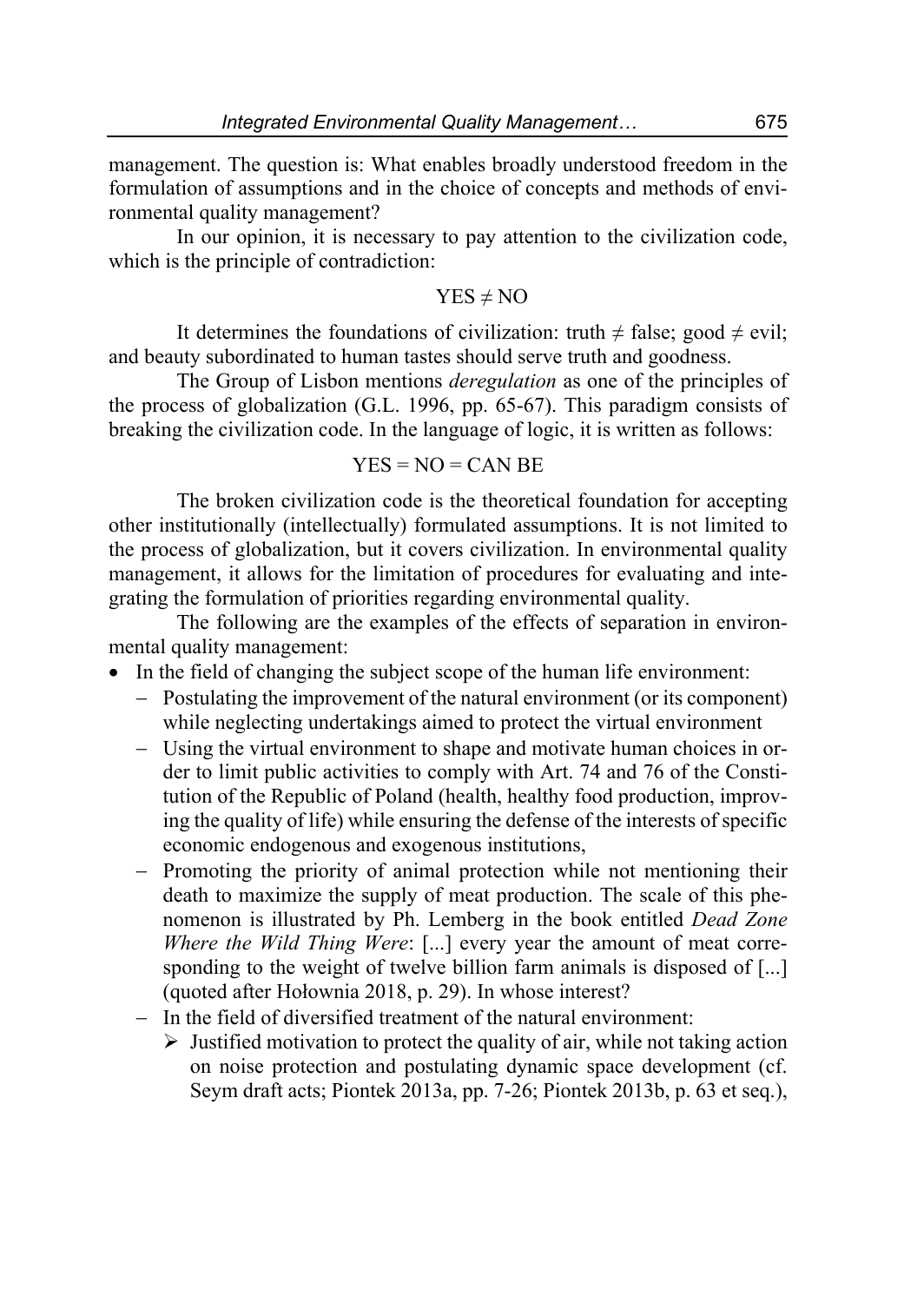- $\triangleright$  Practice regarding consent to the import of waste, which is related to its retention, storage, contamination of land, as well as its fires and the degradation of air quality,
- Differences related to subordinating the quality of life to the requirements (paradigm) of the free market:
	- $\triangleright$  Food products and their relation to health prevention, higher prices of so-called organic products (cf. Article 68 (1) of the Constitution of the Republic of Poland),
	- $\triangleright$  Medicine and pharmacy on the free market (shortened trial period, replacement products). This is justified by the paradigm: *wealth is not gained today by improving what is known (...) but by introducing product and marketing innovations* (statement by K. Kelly, quoted by Sobczak 2019). Hence, many products are tested by the patient.

The examples of separation in environmental quality management are available in the media and generally well-known. They do not require additional confirmatory research.

# **5. Criteria for the integrated implementation of the concept of development and management for improving environmental quality in real terms**

An attempt is being made to formulate criteria for alternative concepts and management:

- On the side of unsustainability-based concepts (including the process of globalization):
	- Recognizing environmental quality as a component of the quality of life,
	- Accepting the verifying functions of the rules of universal procedures (including the principle of contradiction  $YES \neq NO$ ) in creating institutional (organizations, procedures) and technological solutions for environmental quality management. The specific rules of universal procedures are articulated by national constitutions, including the Constitution of the Republic of Poland,
	- Control of technologies is demanded by many authors, for example A. Toffler in his book "Future Shock" (Toffler 1970). An example of a technology that subordinates human dignity to environmental quality management is the technology developed by the Swedish scientist S. Wugh-Masakk. (Walat 2002, Polityka No. 28) and technology offered by Life Gem (Domańska 2002, Wprost),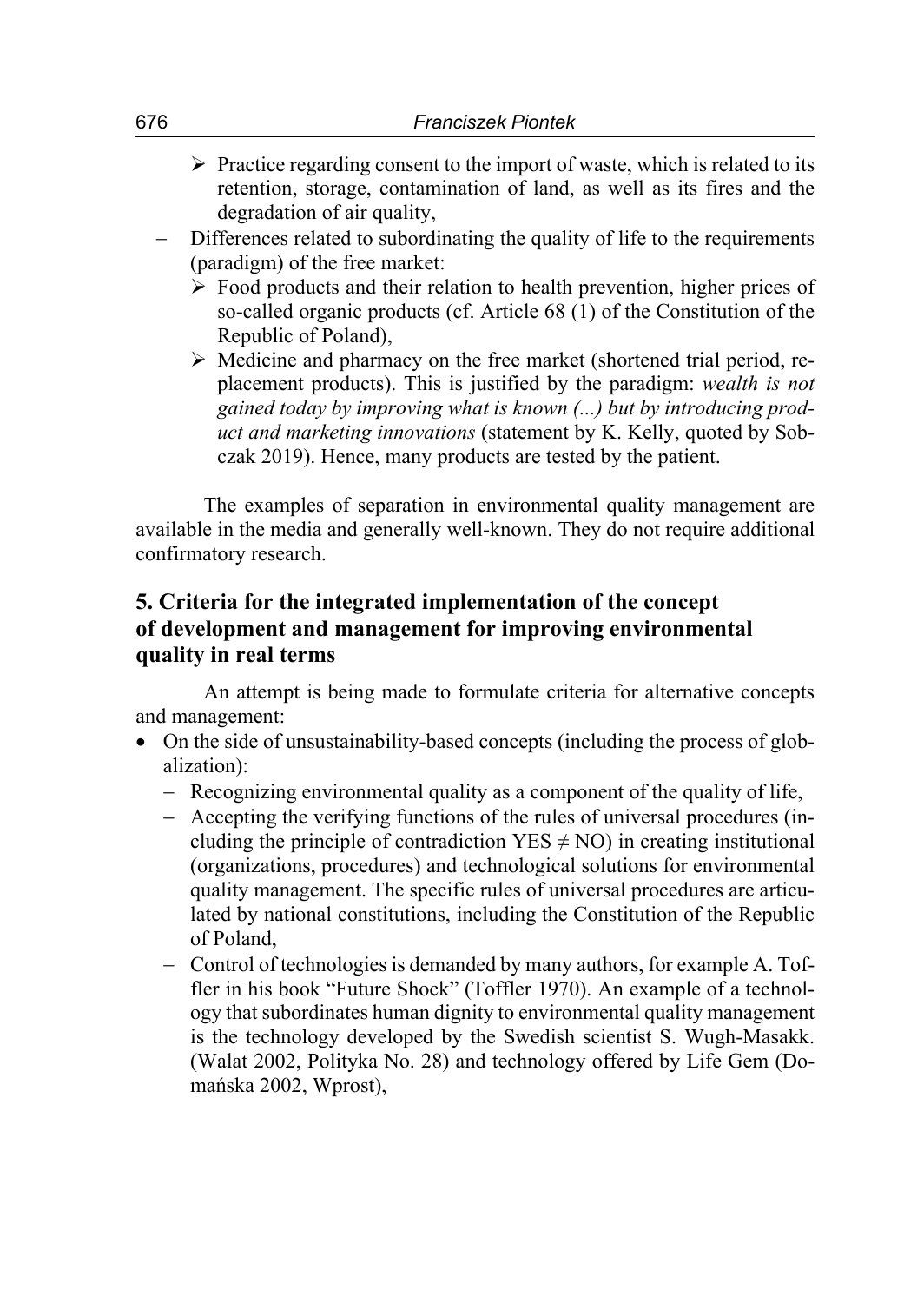- Limiting the functioning of the deregulation paradigm (breaking the civilization code), enabling, to a large extent, the replacement of the rules of universal procedures with unverified institutional and technological solutions,
- $-$  In environmental quality management, promoting such types of management that are open to the rules of universal procedures and the criterion of improving the quality of life and the environmental quality,
- Limiting the functioning of the free market paradigm and observing the structural order in the market – environment relationship (also the technologies – environment relationship),
- On the side of the concepts of development based on sustainability processes:
	- The use of such solutions from the process of globalization in environmental quality management that are "open" to the verifying function of the rules of universal procedures (also those included in the Constitution of the Republic of Poland),
	- The use of such technical-technological and institutional solutions (organizations, projects developed under unsustainability-based concepts, law) that contribute to improving the quality of life and environmental quality.
- On the side of management:
	- Knowledge of the achievements of concepts based on sustainability processes,
	- Knowledge of the achievements of concepts based on unsustainability processes,
	- Knowledge of the rules of universal procedures (including rules articulated by the Constitution of the Republic of Poland),
	- An ability to evaluate and the decision-making will.

# **6. Conclusion**

The reflections presented in the paper allow for the formulation of a conclusion in synthetic terms: Integrated environmental quality management requires:

- The verification of institutional solutions functioning between the alternative concepts of development and between the concepts of management (a necessary condition),
- The decision-making will which accepts the verification, its assumptions and criteria (verification criteria have been presented in the text) – a sufficient condition,
- Limitations of the *consent* paradigm, based on the deregulation paradigm (breaking the civilization code) – a necessary and sufficient condition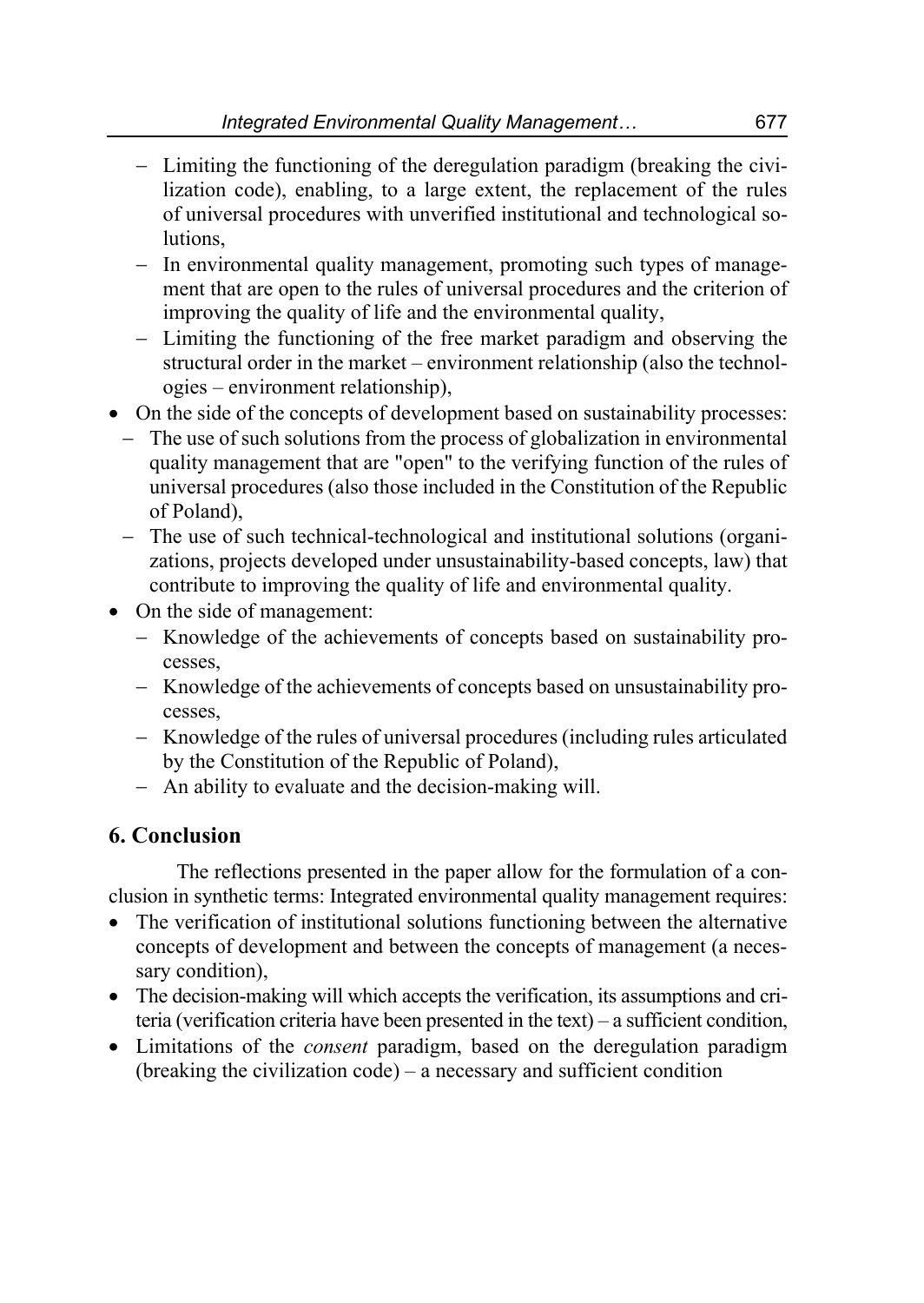#### **References:**

Blaug, M. (2000). *Teoria ekonomii. Ujęcie retrospektywne*. Warszawa: PWN.

Domańska, E. (2004). *Biżuteria ze zwłok. Z prochu powstałeś, w diament się obrócisz.* Wprost [23.03.2004].

Grupa Lizbońska (1996). *Granice konkurencji*. Warszawa: Poltext.

Konstytucja RP (Ustawa z dnia 2 kwietnia 1999) stan na 16.09.2015 (Ustawa o zmianie Konstytucji RP z dnia 7 maja 2009). The Constitution of the Republic of Poland (Act of April 2, 1999) as of September 16, 2015 (Act amending the Constitution of the Republic of Poland of May 7, 2009).

*Koran*. (1986), translated from Arabic and commented by Józef Bielawski. Warszawa: PIW.

- Kuhn, T.S. (1962). *The structure of Scientific Revolutions*. Chicago: University of Chicago Press.
- Lenberg ph, Dead Zone Where Wild Thing (quoted after Hołownia S. (2018). *Boskie zwierzęta*, Kraków: Wydawnictwo Znak.
- Martin, H.P., Schumann, H. (1999). *Pułapka globalizacji. Atak na demokrację i dobrobyt*. Wrocław: Wydawnictwo Dolnośląskie.
- *Millennium Bible*, Wyd. IV (1988). Poznań-Warszawa: Pallotinum.
- *Od AI nie ma ucieczki*. Interview with prof. hab. Andrzej Sobczak, prof. SGH. https://businessinsider.com.pl/technologie/digital-poland/od-zastosowania-ai-wfirmach-nie-ma-odwrotu/s7t8x6h [accessed on 12.01.2020].

Piontek, B. (2002). *Koncepcja rozwoju zrównoważonego i trwałego Polski*. Warszawa: PWN.

Piontek, B. (2013b). *Koncepcja przestrzennego zagospodarowania kraju 2030 w aspekcie spójności społeczno-gospodarczej i rozwiązań kryzysogennych* cz. II: *Uwarunkowania proceduralne* (w:) *Nierówności społeczno-gospodarcze a wzrost gospodarczy*. Red. M.G. Woźniak, Zeszyt 32, Rzeszów: Uniwersytet Rzeszowski.

Piontek, B., Piontek, F. (2017). *Development from Theory to Practice*. Achen: Shaker Verlag.

Piontek, F. (2013a). *Koncepcja przestrzennego zagospodarowania kraju 2030 w aspekcie spójności społeczno-gospodarczej i rozwiązań kryzysogennych* cz. I: *Założenia i zakres przedmiotowy dokumentu* (w:) *Nierówności społeczno-gospodarcze a wzrost gospodarczy*. Red. M.G. Woźniak, Zeszyt 31, Rzeszów: Uniwersytet Rzeszowski.

Piontek, F., Piontek, B. (2016). *Teoria rozwoju*. Warszawa: PWE.

- Piontek, F., Piontek, B. (2019). *Theoretical Foundations of Human Capital Education in Economic Growth and Development Management*. *Problems of Sustainable Development 14*(1).
- Ritzer, G. (1999). *Makdonaldyzacja społeczeństwa*. Warszawa: WL MUZA.
- Smith, A. (1989). *Teoria uczuć moralnych*. Warszawa: PWN.
- Solomon, S. (1995). *Gra o zaufanie* (*The Confidence Game*). *Jak nie pochodzący z wyboru szefowie banków centralnych rządzą przekształconą gospodarką globalną*. Warszawa: Wyd. Philip Wilson (druk NBP).
- Toffler, A. (1970). *Future Shock*. Random House.
- Walat, T. (2002*). I w kwiat się obrócisz. Szwecja i nowy ekologiczny obrządek grzebania*. Polityka, 26.
- Zimniewicz, K. (1999). *Współczesne koncepcje i metody zarządzania.* Warszawa: PWE